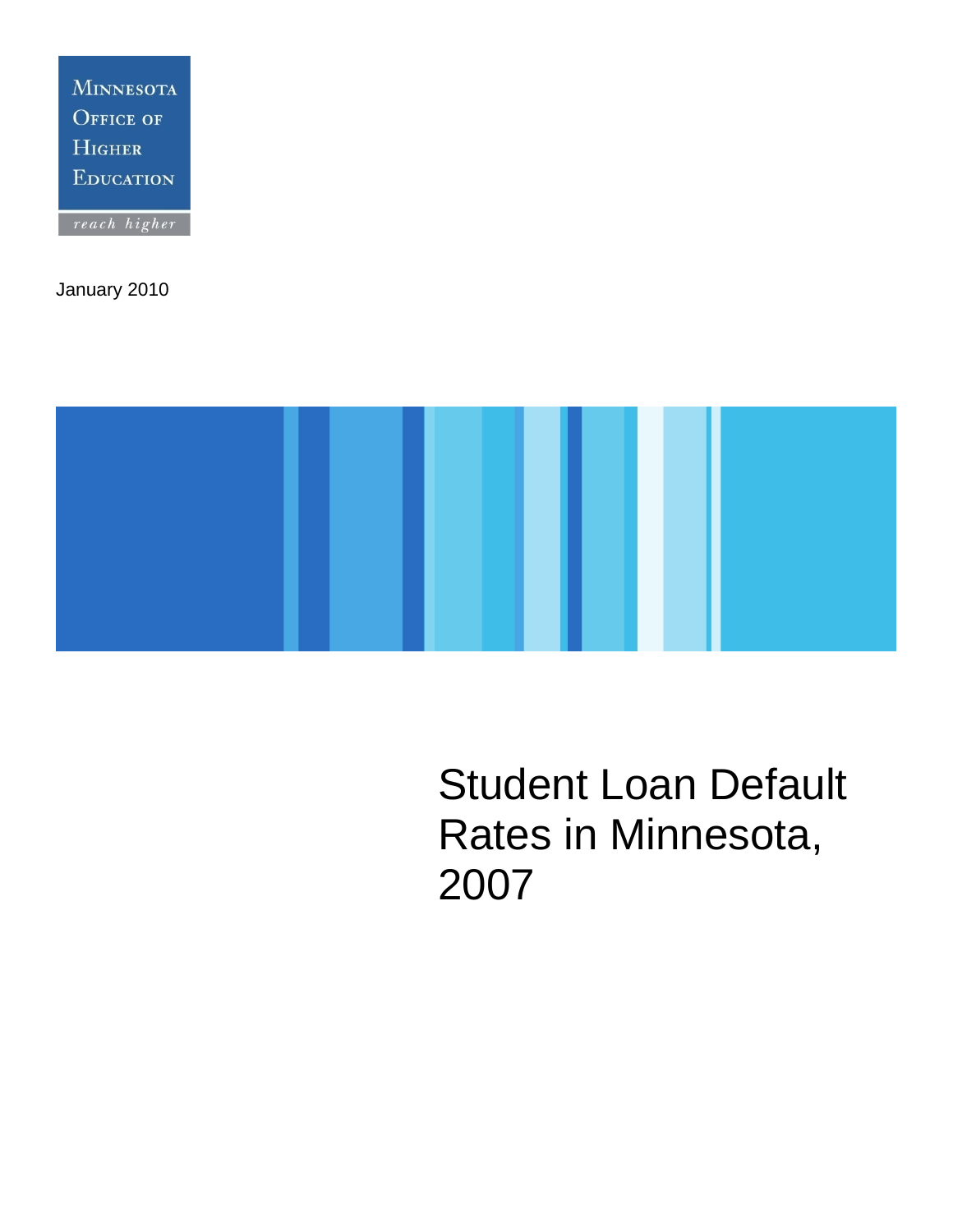**Tricia Grimes** 

Policy Analyst Tel: 651-259-3964 Tricia.Grimes@state.mn.us

#### Authors **Authors About the Minnesota Office of Higher Education**

The Minnesota Office of Higher Education is a cabinet-level state agency providing students with financial aid programs and information to help them gain access to postsecondary education. The agency also serves as the state's clearinghouse for data, research and analysis on postsecondary enrollment, financial aid, finance and trends.

The Minnesota State Grant Program is the largest financial aid program administered by the Office of Higher Education, awarding up to \$150 million in need-based grants to Minnesota residents attending eligible colleges, universities and career schools in Minnesota. The agency oversees other state scholarship programs, tuition reciprocity programs, a student loan program, Minnesota's 529 College Savings Plan, licensing and an early college awareness programs and initiatives for youth.

#### **Minnesota Office of Higher Education**

1450 Energy Park Drive, Suite 350 Saint Paul, MN 55108-5227

Tel: 651.642.0567 or 800.657.3866 TTY Relay: 800.627.3529 Fax: 651.642.0675

E-mail: info.ohe@state.mn.us

www.getreadyforcollege.org www.ohe.state.mn.us

**MINNESOTA OFFICE OF HIGHER EDUCATION** 

reach higher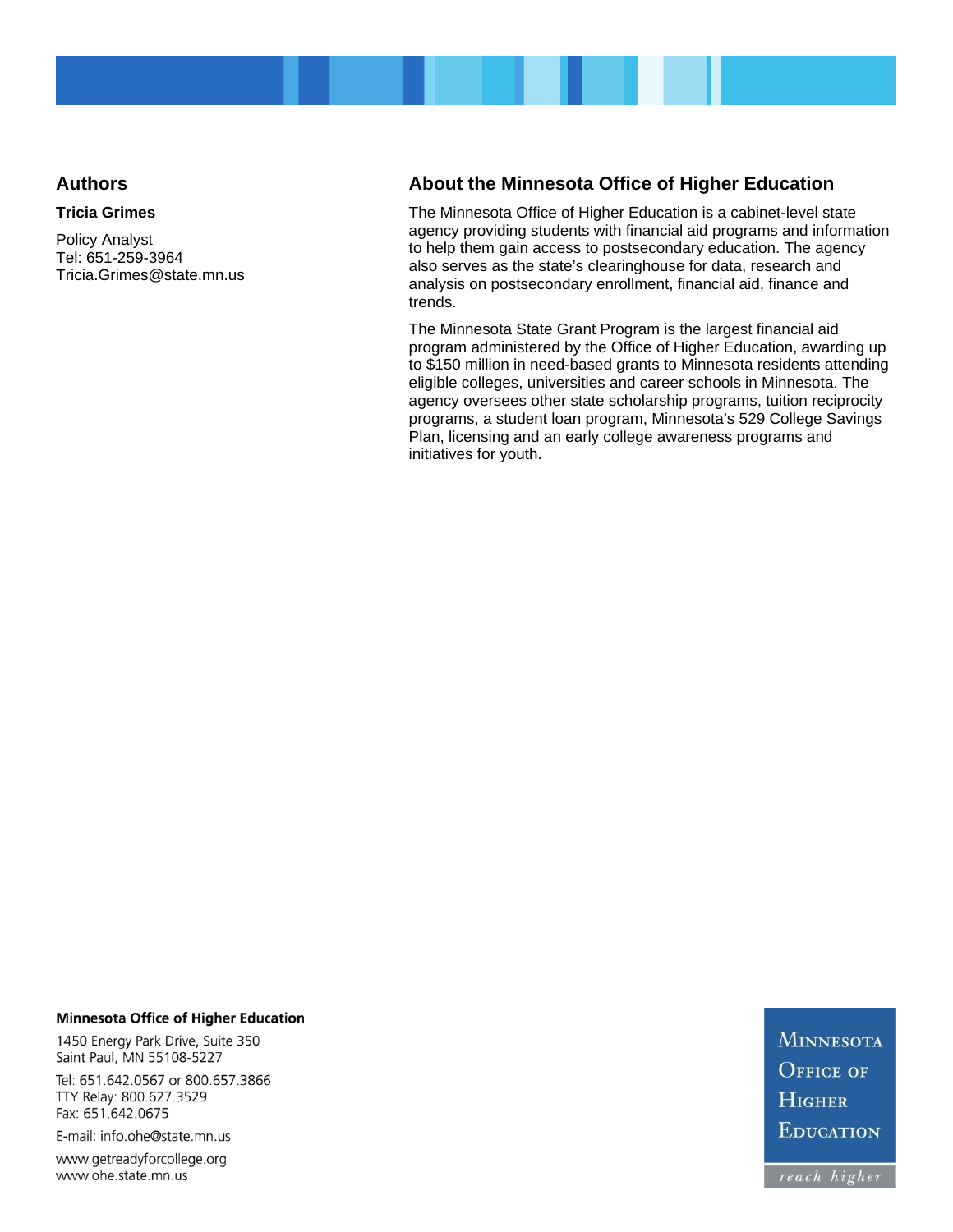### **Table of Contents**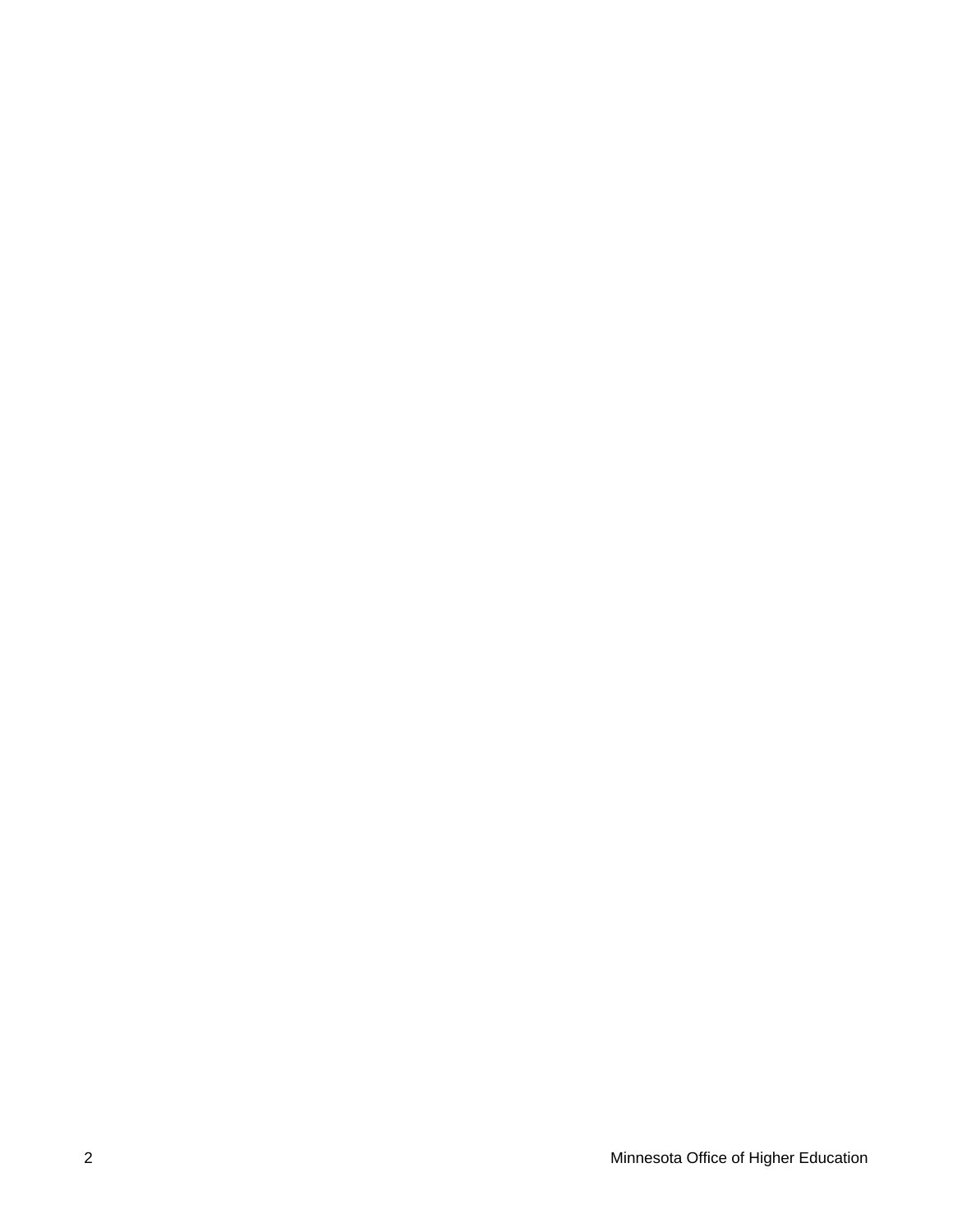#### <span id="page-4-0"></span>**Introduction**

While Minnesota undergraduates are more likely to take out student loans, they are substantially less likely than their peers nationally to default on federal student loans.

Fifty-four percent of Minnesota undergraduates took out student loans in 2007-2008, compared to 39 percent of undergraduates across the U.S. Minnesota undergraduates were also more likely to borrow than the 47 percent of undergraduates with student loans who were from the similar Midwestern states of Illinois, Indiana, Iowa, Michigan, Ohio, Pennsylvania and Wisconsin.

The federal student loan default rate<sup>[1](#page-4-1)</sup> for students attending institutions in Minnesota was 3.3 percent for 2007, compared to 6.7 percent nationally and 6.1 percent for the peer Midwestern states. Compared to the 54 U.S. states and territories, Minnesota was among those with the smallest percentage of borrowers defaulting – five states had lower default rates and 48 states and territories had higher default rates.

Looking at the rates by type of institution, students attending every type of public and private institution had lower default rates than their peers nationally.

## **Two-Year Cohort Default Rates 2007 by Type of Institution**



Minnesota public four year institutions had default rates of 1.5 percent, compared to 3 percent nationally. Minnesota private nonprofit institutions had default rates of 1.4 percent, compared to 2.4 percent nationally. The rates for borrowers who attended public two-year and private for-profit institutions were higher than the rates for borrowers who attended four-year institutions, but they were still less than national rates. Minnesota borrowers who attended public two-year institutions had a default rate of 5.7 percent compared to 7.9 percent nationally. Minnesota borrowers who attended private for-profit institutions had a default rate of 3.8 percent, substantially lower than the national rate of 8.2 percent. Nationally borrowers who attended for profit institutions had a higher default rate than

 $\overline{a}$ 

<span id="page-4-1"></span> $<sup>1</sup>$  The Federal cohort default rate for 2007 is the percentage of a school's borrowers who were due to enter repayment on</sup> Federal Stafford Loans (Family Education Loans or Direct Loans) between October 1, 2006 and September 30, 2007, and defaulted prior to September 30, 2008. The official cohort default rate for 2007 is a two-year rate; it counts the borrowers who were due to begin repayment in one federal fiscal year who defaulted in that year or the next federal fiscal year.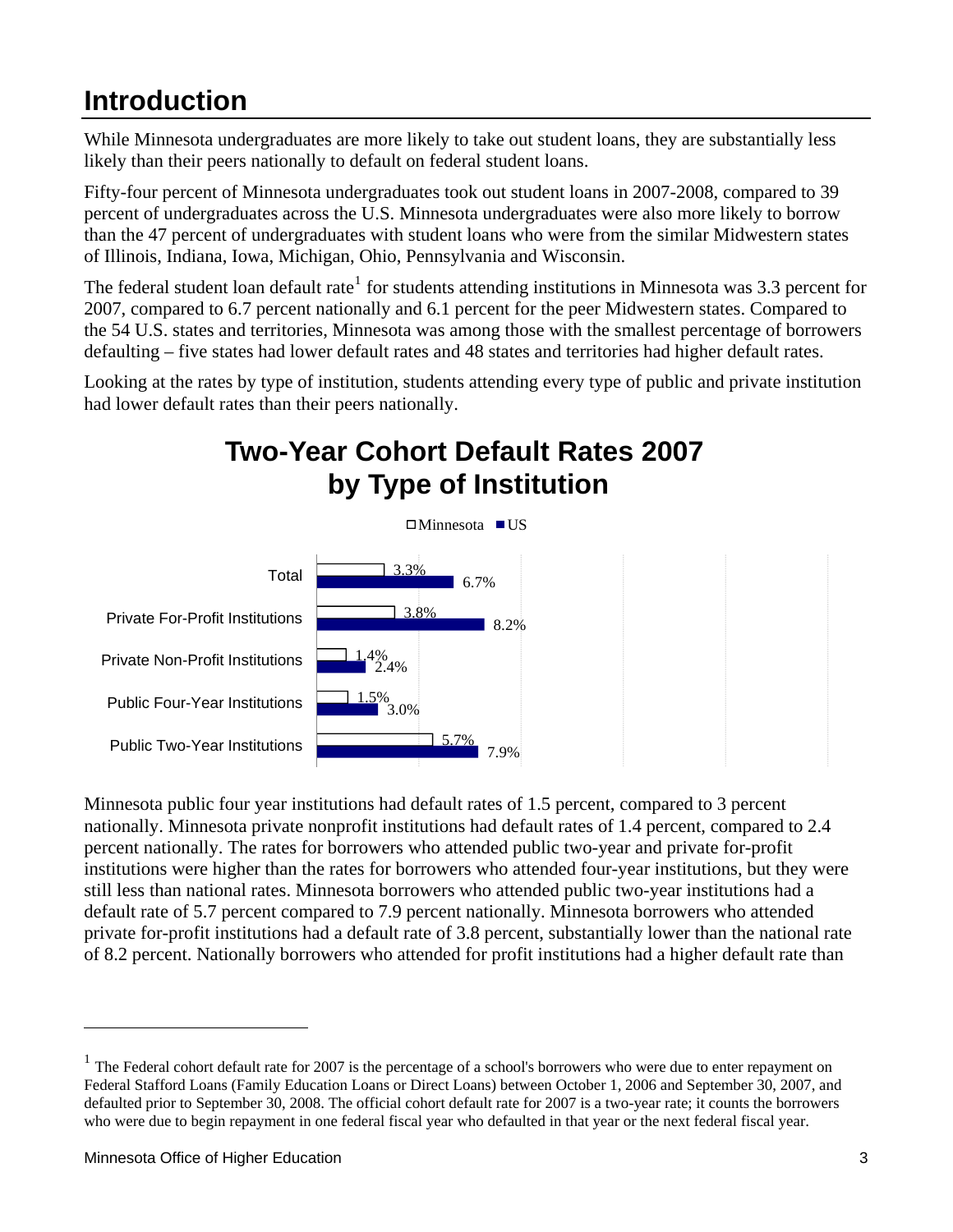those who attended public two-year institutions, but in Minnesota borrowers who attended for-profit institutions had a lower rate than those who attended public two-year institutions.

Prior to the release of the 2007 federal cohort default rates, the rates have been two-year rates. They counted borrowers who were due to go into repayment in one year, and defaulted that year or the next year. Beginning with 2007, the federal government is publishing three-year rates.

The three-year federal default rates are higher overall. The three-year default rate for 2007 for students who attended postsecondary institutions in Minnesota was 6.2 percent, compared to the national threeyear rate of 11.8 percent. The three-year rate for borrowers in the peer Midwestern states was 10.8 percent.

The federal government uses the default rates as a measure of institutional performance. Postsecondary institutions with very high two-year default rates (25 percent or more) may lose eligibility to have their students received federal student aid. No Minnesota institutions have default rates of 25 percent or more.

In general, students who default on their federal student loans are likely to have dropped out of their postsecondary programs or they have low earnings after leaving postsecondary education or both. Borrowers who drop out of their programs of study for occupational certificates or diplomas, associate degrees, bachelor's degrees or graduate degrees are more likely to work in jobs that pay less than the jobs held by those with the postsecondary credentials. Borrowers with low earnings after leaving school are also more likely to struggle with loan repayment.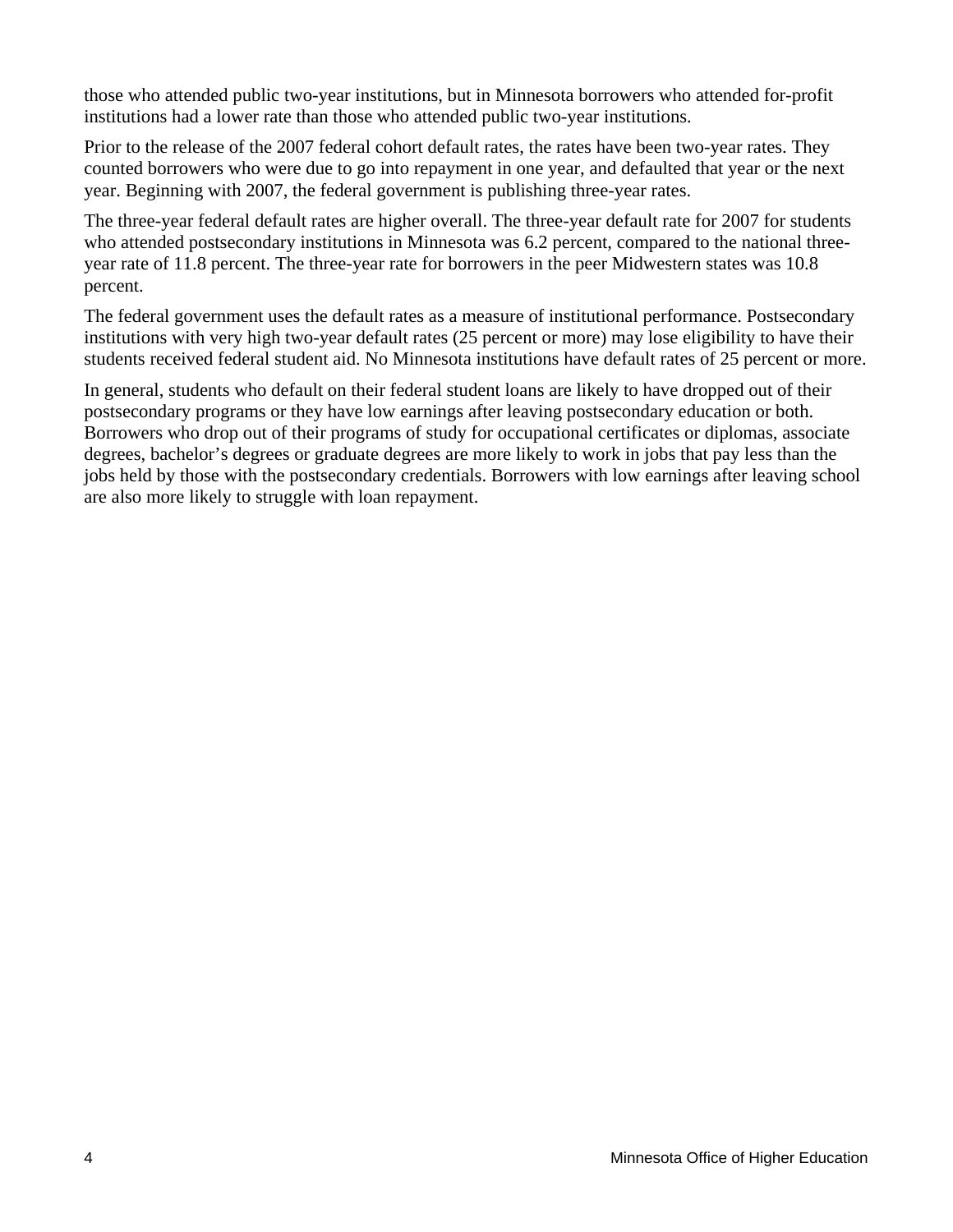### <span id="page-6-0"></span>**About Default Rates**

The federal government uses cohort default rates as a measure of institutional performance. Postsecondary institutions with very high two-year default rates (25 percent or more) may lose eligibility to have their students receive federal student aid. No Minnesota institutions have default rates of 25 percent or more.

The federal two-year cohort default rate for 2007 was the most recent rate available at the time this report was published. It measures percentage of a school's borrowers who were due to enter repayment on Federal Stafford Loans (Family Education Loans or Direct Loans) between October 1, 2006 and September 30, 2007, and defaulted prior to September 30, 2008. The official cohort default rate for 2007 is a two-year rate – it counts the borrowers who were due to begin repayment in one federal fiscal year who defaulted in that year or the next federal fiscal year.

#### **National Two-Year Cohort Default Rate**

The national federal student loan cohort default rate for 2007 is 6.7 percent, as compared to 5.2 percent for 2006 and 4.6 percent for 2005. US Secretary of Education Arne Duncan said: "The economic downturn likely had a significant impact on the borrowers captured in these rates." (U.S. Department of Education press release, September 14, 2009). The 2007 rates included the time period ending September 30, 2008. Since the 2007-2009 recession started in December 2007, the 2007 cohort default rates included 10 months of economic recession. With unemployment high and economic activity low, borrowers were likely to have experienced reduced work hours or wages, which makes default more likely.

#### **Minnesota Two-Year Cohort Default Rate**

Borrowers who attended Minnesota institutions had a cohort default rate of 3.3 percent for 2007, as compared to 2.9 percent for 2006, and 3.0 percent for 2005. The rate for Minnesota was substantially lower than the rate for most states. Among the 54 states and territories of the United States, 48 states and territories had higher default rates and 5 had lower default rates. Minnesota's rate of 3.3 percent was also lower than the 6.1 percent rate for a group of Midwestern states - Illinois, Indiana, Iowa, Michigan, Ohio, Pennsylvania and Wisconsin.

#### **Three-Year Default Rate**

Beginning in December 2009, the two-year default rate is supplemented by a three-year default rate. In 2008, Congress approved the Higher Education Opportunity Act which will require the U.S. Department of Education, effective in 2012, to begin counting borrowers who default within three years of their scheduled repayment. Congress adopted the three-year rate in response to concerns that some institutions and lenders were avoiding declaring a borrower in default until just after the two-year measuring period for defaults had passed. (*Higher Education Chronicle*, December 14, 2009)

While the requirement for three-year rates does not begin until federal Fiscal Year 2012, the U.S. Department of Education released three-year rates for the first time in December 2009. The three-year rates are for the cohort who were due to begin repayment in 2007 and defaulted before September 2009.

The three-year rates are higher overall. The three-year default rate for 2007 for students who attended postsecondary institutions in Minnesota was 6.2 percent, compared to the national three-year rate of 11.8 percent. The three-year rate for the peer Midwestern states was 10.8 percent.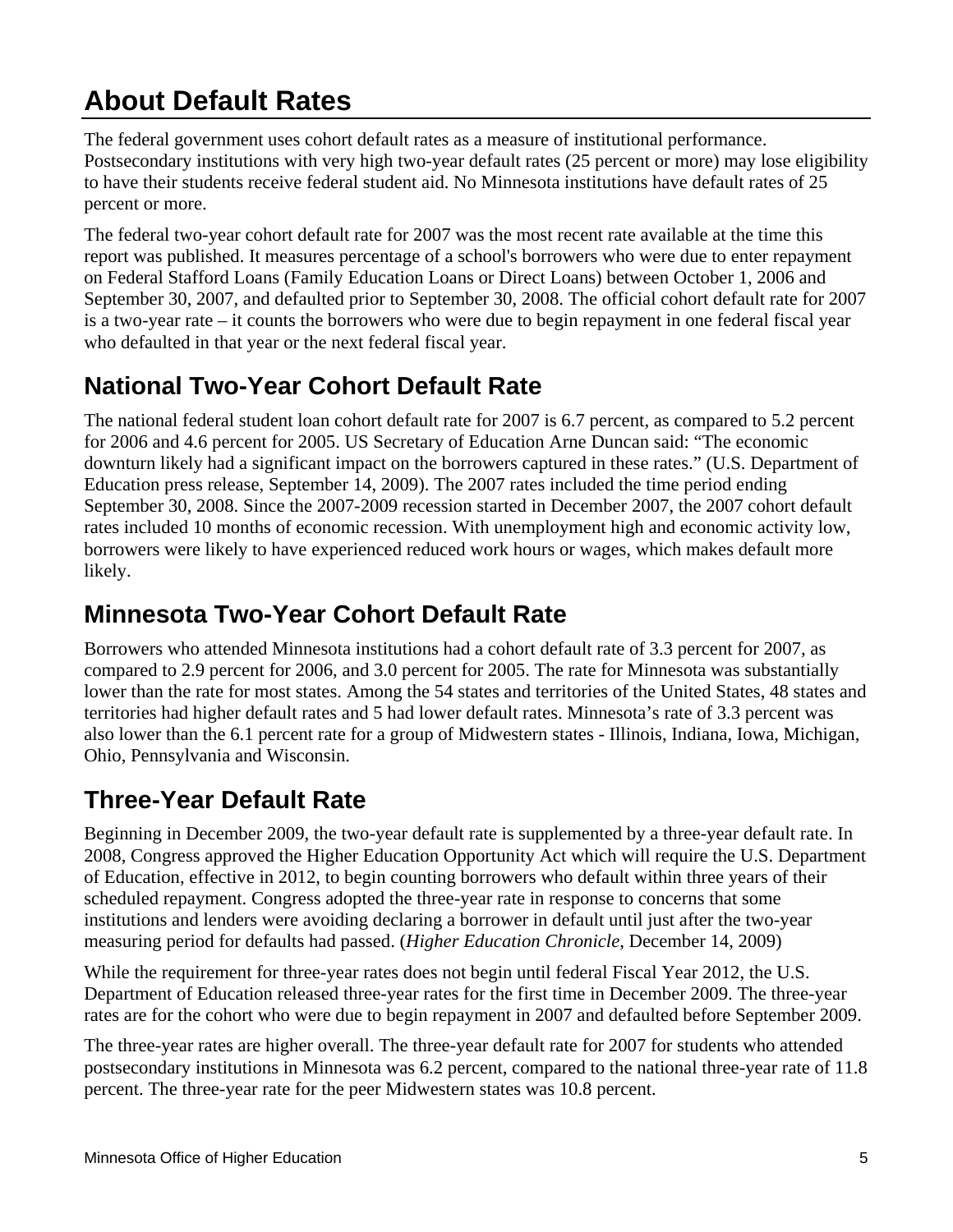#### **US States and Territories 2007 Two-Year Cohort Default Rates**

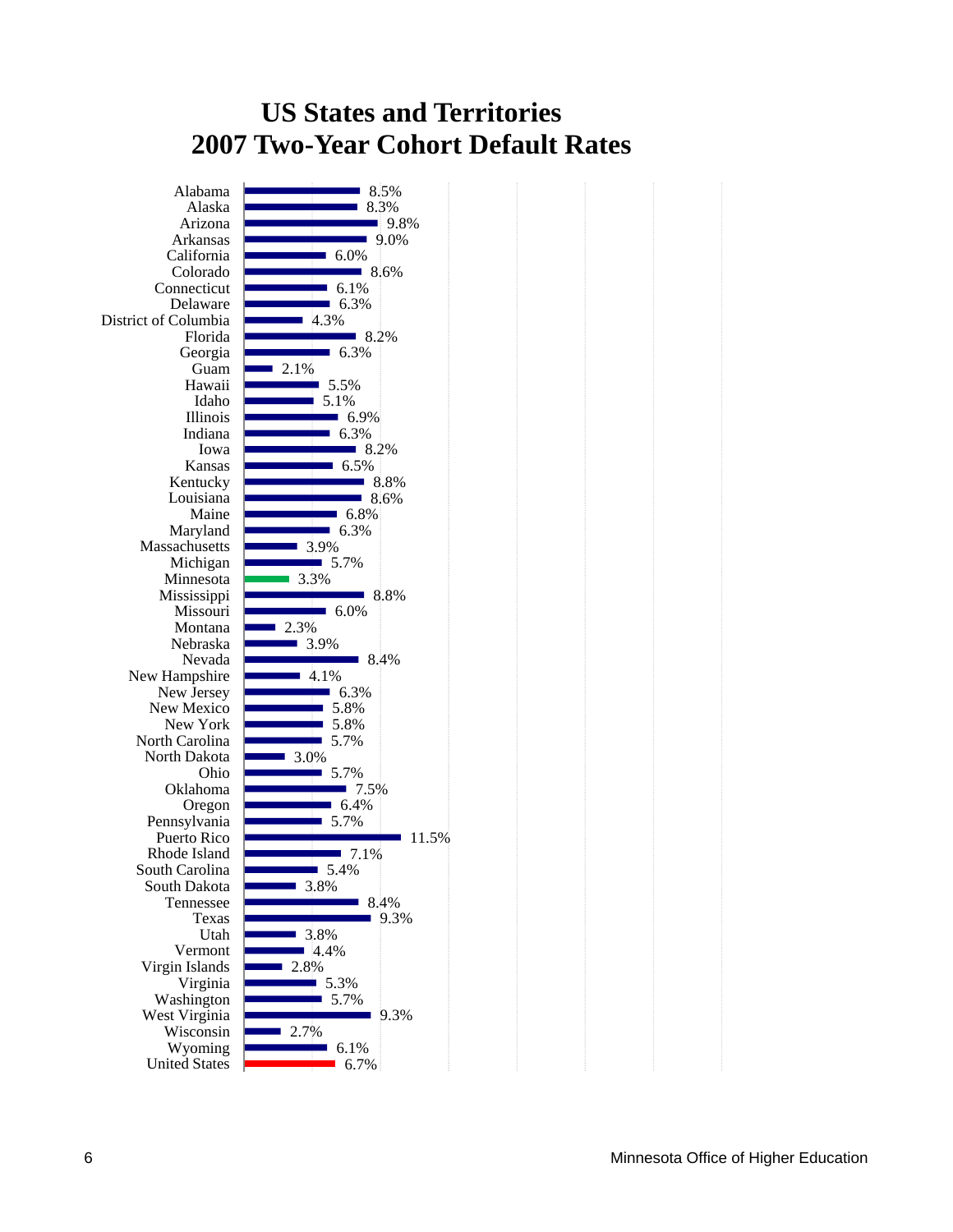#### <span id="page-8-0"></span>**Default Rates for Institutions in Minnesota**

The U.S. Departments of Education's 2007 default rates included 101 institutions in Minnesota. Default rates changed by more than half of one percent or stayed the same as follows:

- <sup>40</sup> Minnesota institutions had 2007 default rates that were higher than their default rates in 2006.
- <sup>22</sup> Minnesota institutions had 2007 default rates that were lower than their default rates in 2006.
- <sup>39</sup> Minnesota institutions had 2007 default rates that were the same as their rates in 2006.
- 11 Minnesota institutions had 2007 default rates of zero no borrowers defaulted.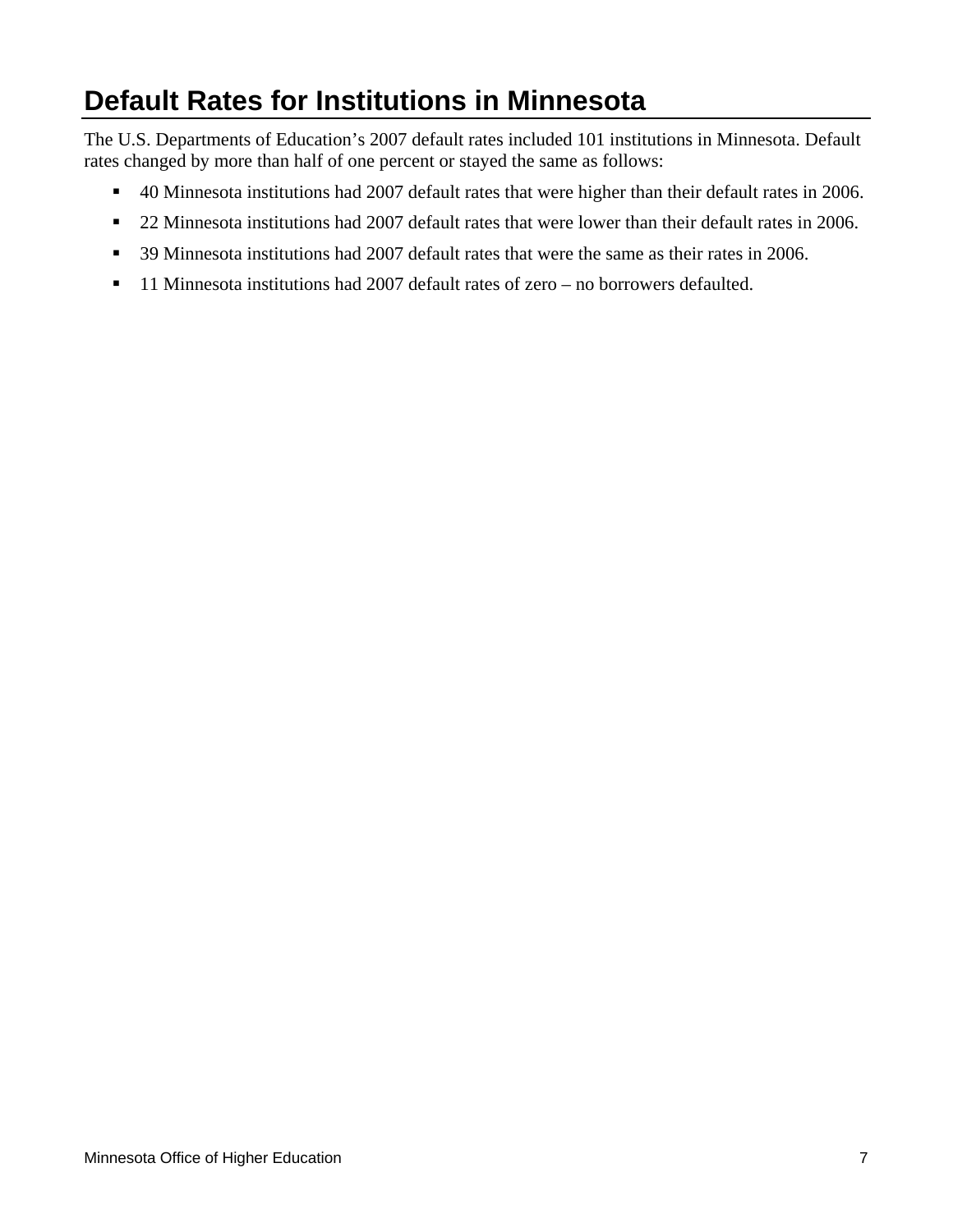#### **Minnesota Public Two-Year Institutions 2007 Cohort Default Rates**

Alexandria Technical College Anoka Technical College Anoka-Ramsey Community College Central Lakes College Century Community and Technical College Dakota County Technical College Fond du Lac Tribal & Community College Hennepin Technical College Hibbing Community College Inver Hills Community College Itasca Community College Lake Superior College Mesabi Range Community and Technical College Minneapolis Community and Technical College Minnesota State College - Southeast Technical Minnesota State Community and Technical College Minnesota West Community and Technical College Normandale Community College North Hennepin Community College Northland Community and Technical College Northwest Technical College - Bemidji Pine Technical College Rainy River Community College Ridgewater College Riverland Community College Rochester Community and Technical College Saint Cloud Technical College Saint Paul College South Central College Vermilion Community College

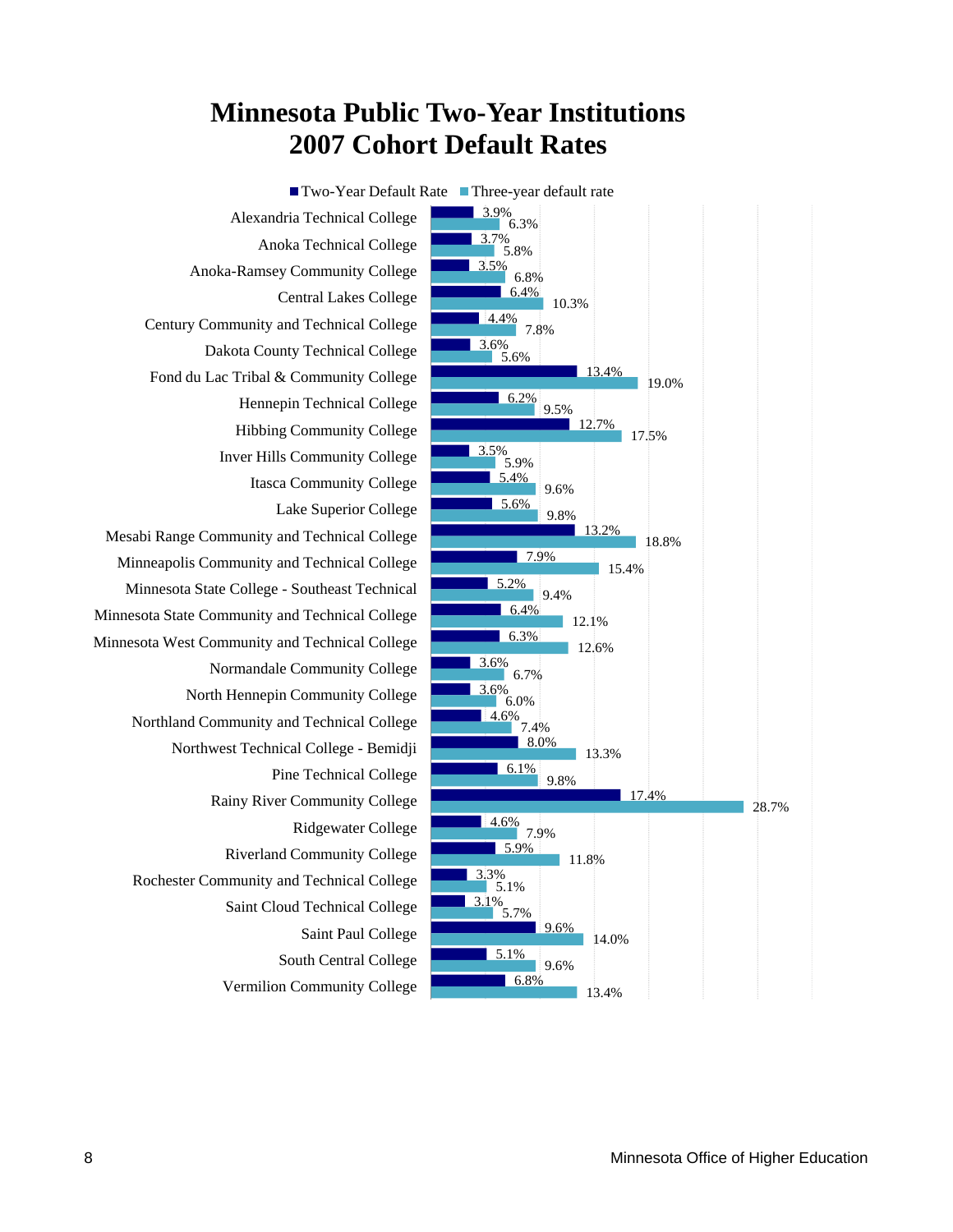#### **Minnesota Private For-Profit Institutions 2007 Cohort Default Rates**

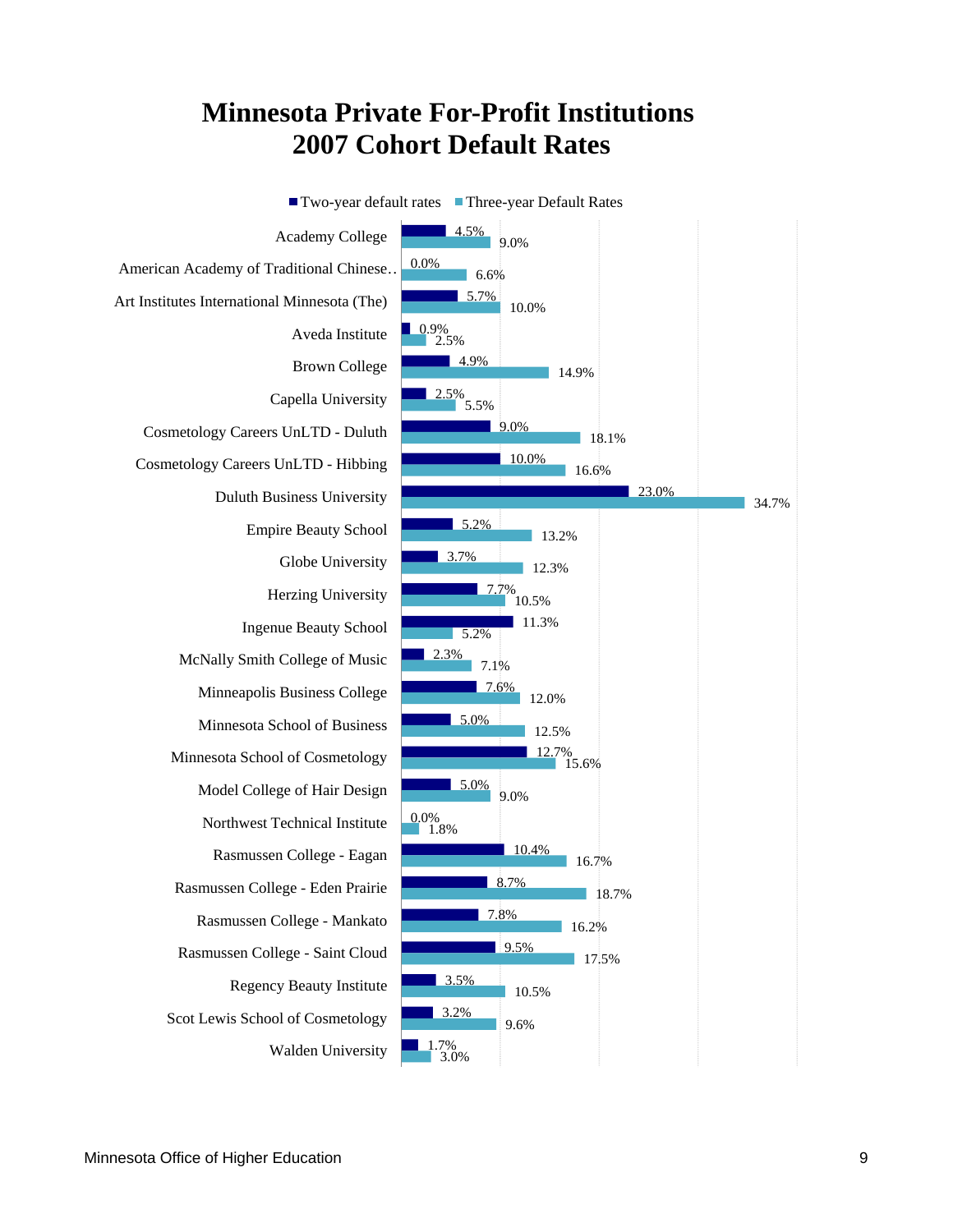

# **Minnesota Public Four-Year Institutions**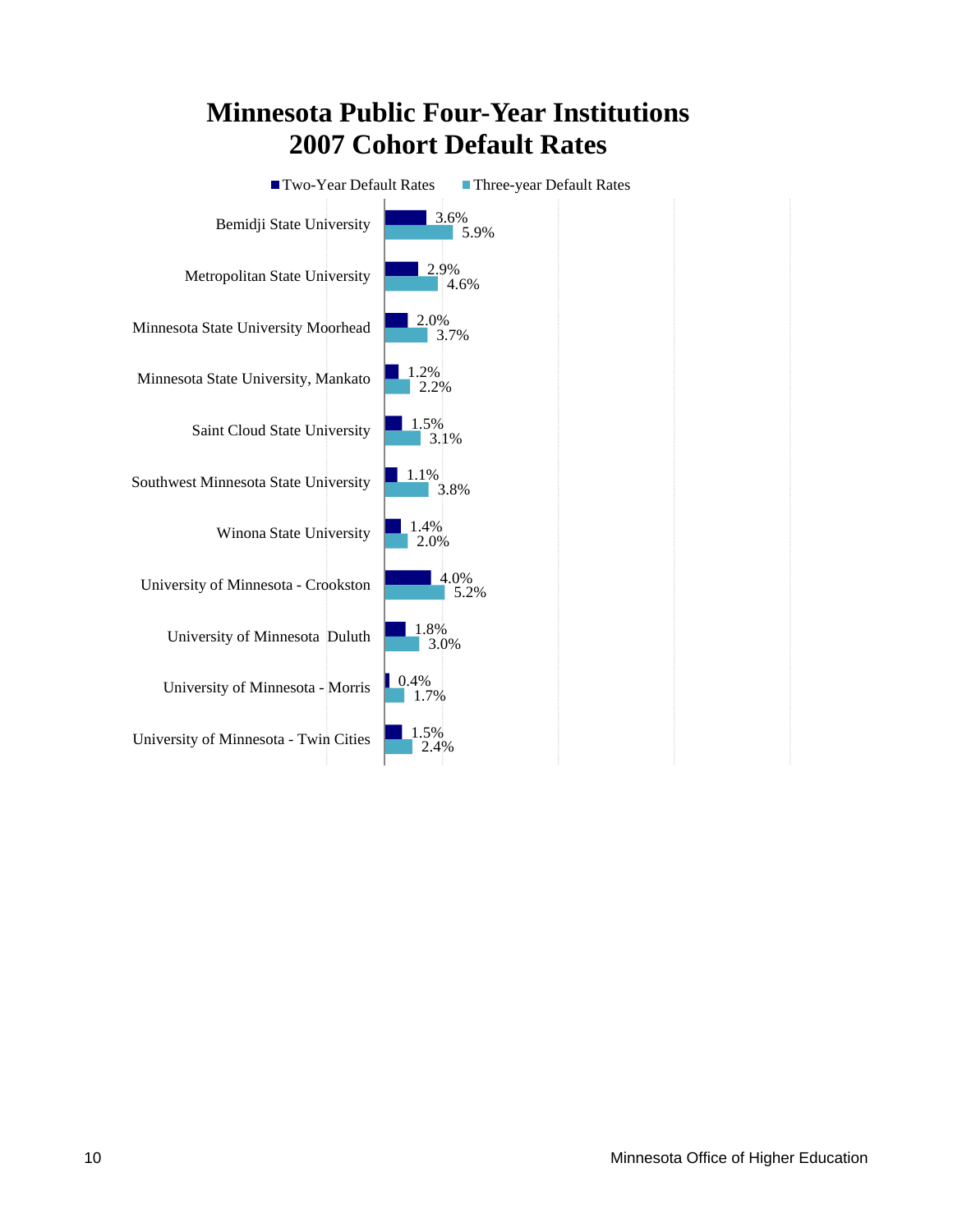#### **Minnesota Private Non-Profit Institutions 2007 Cohort Default Rates**

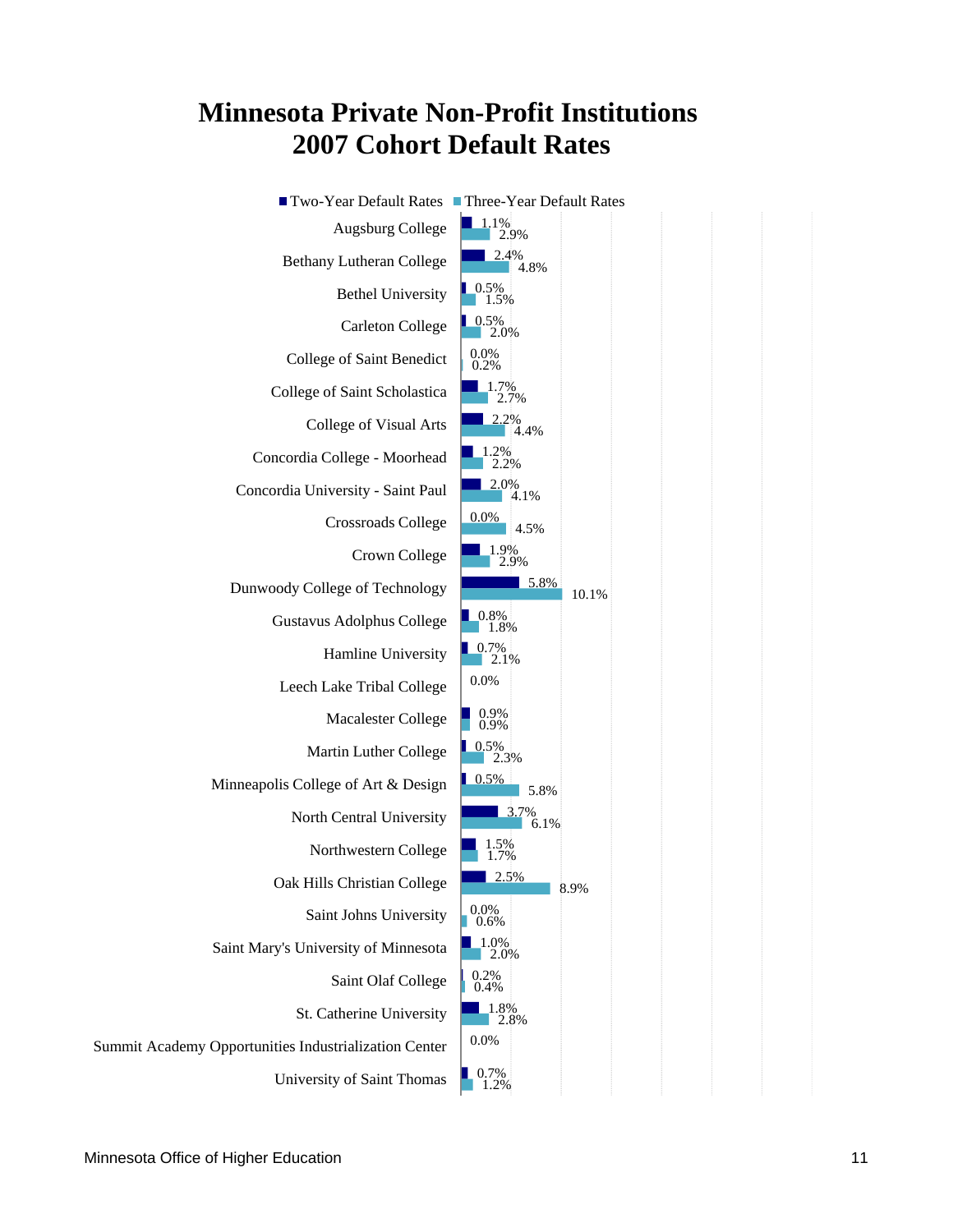#### <span id="page-13-0"></span>**Default Rates by Type of Institution in Minnesota**

Two-year default rates varied by the type of institution the borrower attended. In general, rates were higher for borrowers who attended two-year institutions.

- Public two-year institutions Minnesota: 5.7 percent; U.S.: 9.9 percent
	- o The range of default rates in Minnesota varied by institution from 3.1 percent at Saint Paul College to 17.4 percent at Rainy River Community College.
- Private for-profit institutions Minnesota: 3.8 percent; U.S: 12.5 percent
	- o The range of rates in Minnesota went from two colleges with zero defaults to Duluth Business University with 17.4 percent.
- Public four-year institutions Minnesota: 1.7 percent; U.S.: 4.3 percent
	- o The range of default rates in Minnesota went from 0.4 percent at the University of Minnesota Morris to 3.6 percent at Bemidji State University and 4.0 percent at the University of Minnesota Crookston.
- Private nonprofit institutions Minnesota: 1.4 percent; U.S.: 3.6 percent
	- o The rage of default rates in Minnesota went from three colleges with zero defaults to Dunwoody College of Technology with a rate of 5.8 percent.

Nationally borrowers who attended for profit institutions had a higher default rate than those who attended public two-year institutions, but in Minnesota borrowers who attended for-profit institutions had a lower rate than those who attended public two-year institutions.